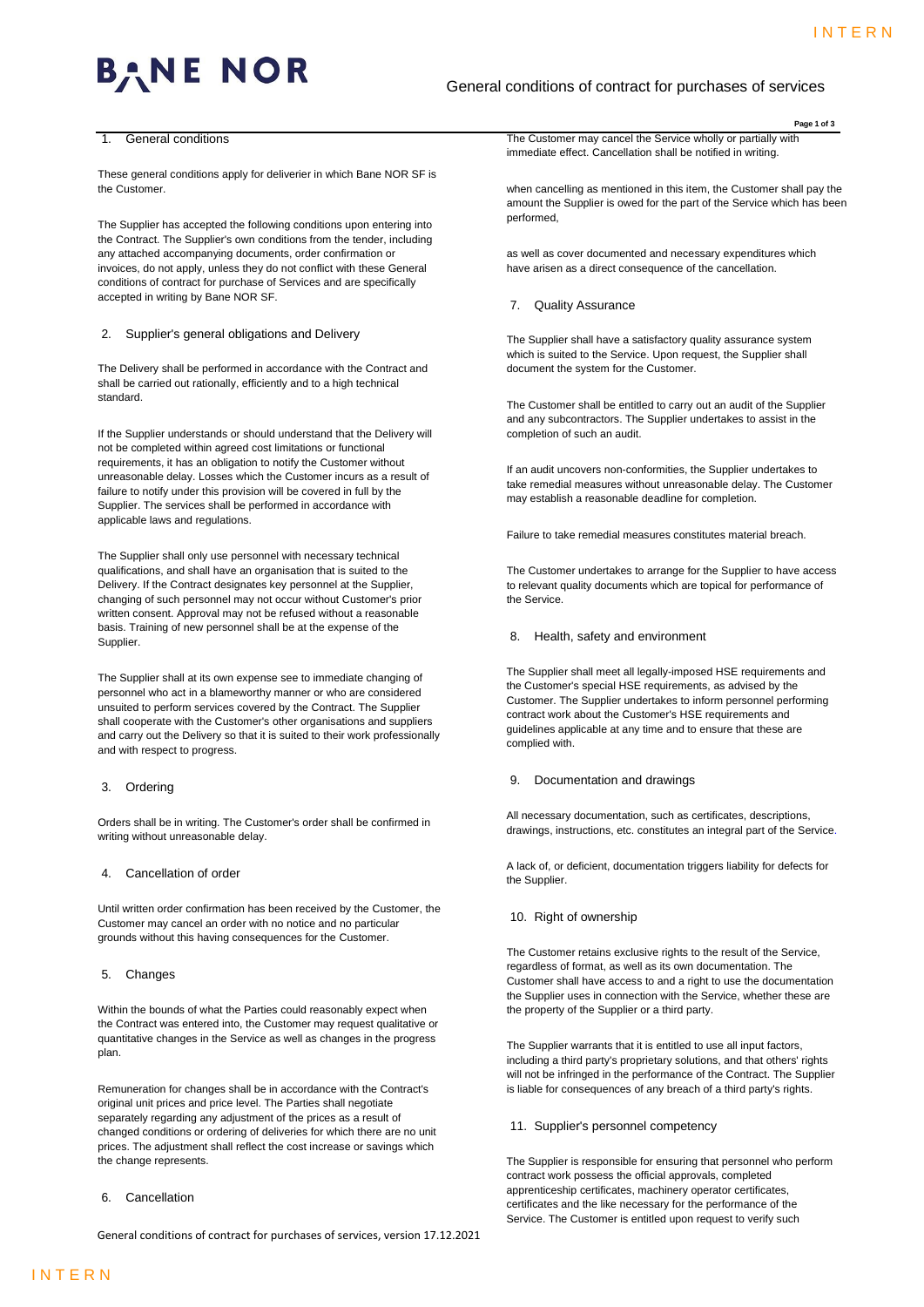**Page 2 of 3**



# General conditions of contract for purchases of services

**information** 

#### 12. Work permit

The Supplier shall ensure that all personnel performing Contract work hold valid work permits.

# 13. Working hours

The Supplier undertakes to ensure that legally-prescribed requirements for working hours and overtime are complied with, as per local laws.

### 14. Time sheets

When the Service, or parts of the Service, is compensated according to actual time spent, personnel who perform contract work shall daily fill out time sheets.

If the time sheet is signed by a representative of the Customer, the signature is only a confirmation of time used in connection with the Contract and does not mean not approval of an expense.

#### 15. Travel expenses

The Supplier will cover its own expenses and time spent in connection with travel and meetings.

For business trips required by the Customer, travel time will be remunerated at half the regular hourly rate.

Expenses in connection with travel, accommodation and daily allowance for business trips required by the Customer will be reimbursed according to the Norwegian Government's Travel Allowance Scale.

#### 16. Ethical norms

Acts contrary to laws, regulations, contract provisions and good business practice shall not occur. The Customer does not accept conditions that violate ethical norms that are widely endorsed in society, including harassment, discrimination or other behaviour that others may perceive as offensive, threatening or degrading.

17. Compliance with applicable laws and regulations

The Supplier shall comply with all applicable laws and regulations while conducting its business.

## 18. Impartiality

The Supplier r must notify the Customer as soon as possible if any circumstances that may give rise to partiality arise.

19. Gifts

The Supplier shall not offer, give or receive gifts, hospitality or remuneration of expenses that may give or be perceived to give an undue advantage in relation to a person's position, office or assignment.

20. Criminal organisations, corruption, money laundering and fraud

The Supplier shall establish necessary measures in order to ensure

General conditions of contract for purchases of services, version 17.12.2021

that the business's financial transactions are not utilised for money laundering.

The Customer may in any case terminate the Contract if the Supplier is convicted by an enforceable judgment for participation in a criminal organisation or for corruption, fraud or money laundering after entering into the agreement.

In addition, the right to terminate exists if the Supplier has been found guilty in an enforceable judgment of a criminal offence relating to professional conduct or of serious negligence concerning professional or ethical requirements in the industry in question after entering into the Contract.

The Customer may also terminate the Contract if it can be demonstrated as probable with a general preponderance of evidence that the Supplier r is guilty of such offences.

21. Social responsibility

The Contract Work shall be carried out and all deliveries in relation to this shall be performed in accordance with requirements regarding fundamental human rights, work rights and the environment, as they emerge in the legislation at the production site(s) and the following conventions:

- Universal Declaration of Human Rights
- Article 32 of the UN Convention on the Rights of the Child
- ILO convention nos. 29, 87, 98, 100,105, 111, 138 and 182.

The Supplier shall establish corresponding requirements to those set out in this provision that shall apply to its subcontractors. Where international conventions and national laws deal with the same subject matter, the highest standard shall apply.

The Supplier bears the burden of proof with regard to compliance with this provision.

If beach of this obligation the Supplier shall pay liquidated damages of 1 per mille Contract price, but not less than NOK 3 000 per weekday from the day that the breach occurred until the breach is corrected. This sanction is not limited by the Contract's limitations in responsibility. These liquidated damages can be claimed in addition to liquid damages for delay. Additional remedies for breach of contract can be enforced be the Customer, including the right to terminate the Contract.

#### 22. Wages and working conditions

The following shall apply to Contract governed by the Regulations No. 112 of 8 February 2008 relating to Wages and Working Conditions under Government Contracts:

In areas covered by the regulations relating to the general application of collective agreements, the Supplier shall ensure pay and working conditions that comply with the applicable regulations. In areas not covered by the regulations relating to the general application of collective agreements, the Supplier shall ensure pay and working conditions that comply with the current national collective agreement for the relevant industry.

In this context pay and working conditions are defined as the provisions relating to minimum working hours, pay, including overtime premiums, shift and rotation premiums, and inconvenience premiums, and the reimbursement of expenses due to travel, board and lodging, insofar as a collective agreement sets forth such provisions.

The Supplier is obliged make sure that employees in own and Subcontractor's organization, that directly contribute to enforce this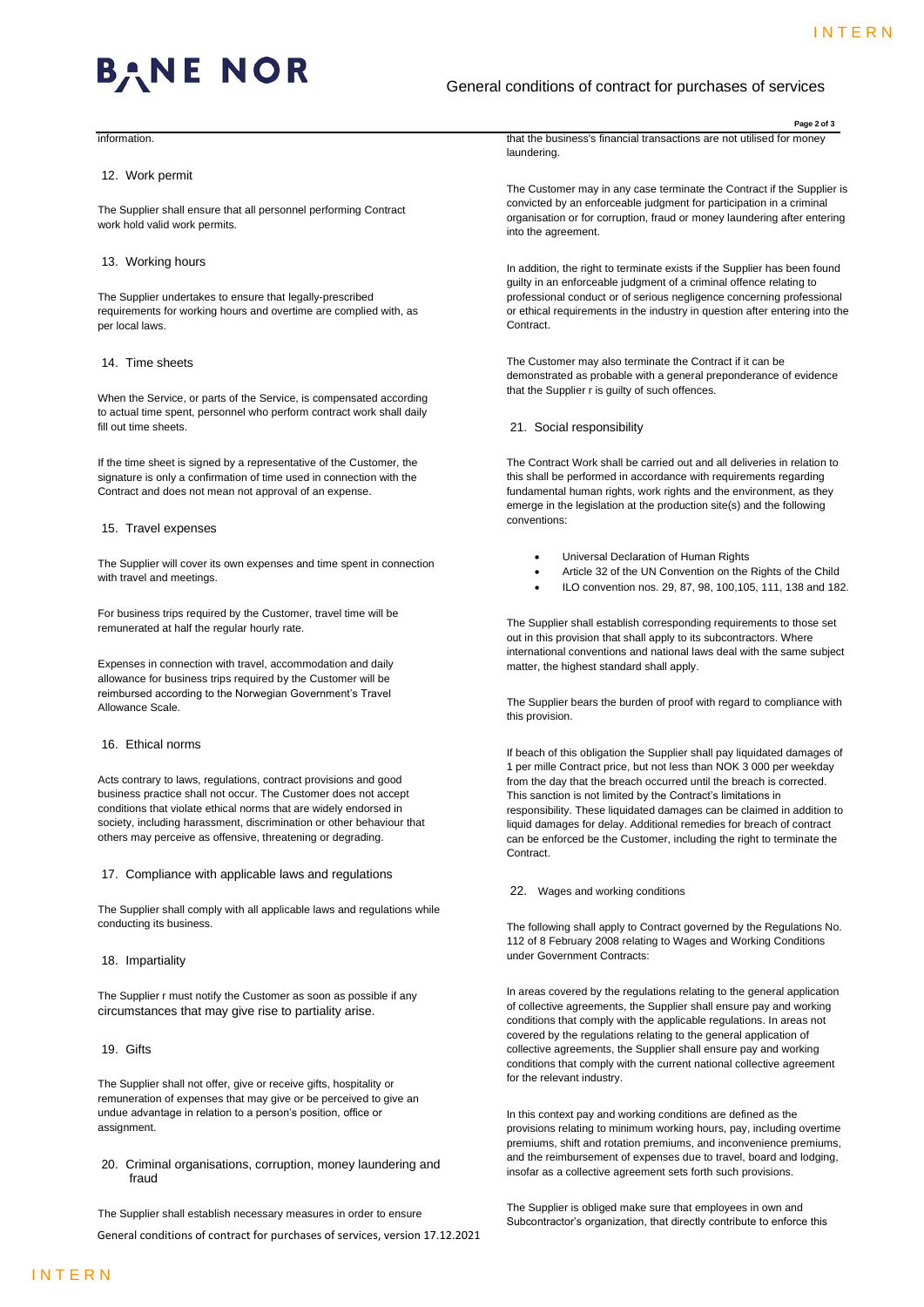

# General conditions of contract for purchases of services

**Page 3 of 3**

Contract, have wages and working conditions in accordance with this obligation. This applies to work performed in Norway.

The Customer og the one who he designates is entitled to supervise and control that the Supplier's meet this obligation and shall have access to necessary documentation to supervise that the Contract's wages and working conditions are fulfilled. Hereby the Supplier is obliged on request to give the Customer copy of contract of appointment for the employees who directly contribute to enforce this Contract, their paychecks and time sheets, the employer's bank statement and documentation on sufficient living conditions to the employees. The documentation shall be on personal level. In addition, the Customer can demand access to the locals that are used to accommodation og the employees.

The Supplier shall carry out all necessary checks in relation to Subcontractors that directly contribute to enforce this Contract. The Supplier shall document the results of the controls and send the documentation to the Customer. On request by the Customer the Supplier shall enforce specify controls og the Subcontractors. That means that the Supplier also shall control and document that the working hours in total are in accordance with the legal limits where the Supplier's own employees and/or the Subcontractor's employees fulfill work at other projects, for other customers and/og other suppliers. Breach of the working time conditions are in this context to be considered as å breach of the Supplier's working hours.

The Supplier has the burden of proof that the Supplier meets this obligation. Gross or repeated violation of this obligation are to be considered as a significant breach og the Contract.

If the Supplier fails to send the documentation within 30 days after that the Customer has requested documentation or within other time limit the Supplier shall pay liquidated damages of NOK 3 000 for each weekday until sufficient documentation is received.

If the Supplier fails to meet this obligation, the Customer shall be entitled to retain part of the contract price, corresponding to approximately two (2) times the savings of the Supplier, until it has been documented that compliance has been achieved.

These sanctions are not limited by the Contract's limitations in responsibility. Additional remedies for breach of contract can be enforced be the Customer, including the right to terminate the Contract.

23. Self-reporting of pay and working conditions

The following shall apply to Contract governed by the Regulations No. 112 of 8 February 2008 relating to Wages and Working Conditions under Government Contracts:

The Supplier shall submit a completed form for self-reporting of wage and working conditions. This form must also be submitted for all Subcontractors. This applies to work performed in Norway.

24. Payments to bank

Salaries and other payments to own employees, Subcontractors, Subcontractors' employees and hired employees shall be paid to bank accounts.

## 25. External environment

The Consultant, including any subcontractors, shall carry out the contract work in accordance with the Norwegian requirements for systematic internal Health, Safety and Environment (HSE) control and in accordance with recognised principles of environmental management.

General conditions of contract for purchases of services, version 17.12.2021

Prior to commencement of the contract work, the Consultant shall carry out a risk assessment regarding the environment for its own workers. The Consultant shall keep an ongoing overview of the status of all identified risks to its own workers.

The Consultant shall draw up a plan for the external environment that shall include all risks identified by the Customer and in the Agreement. The plan can be prepared as a separate plan. The Consultant's plan for the external environment shall be delivered to the Customer within 4 weeks of entering into the contract. The Customer has the right to demand a postponement of the start-up of the contract work until the plan for the external environment has been received and approved by the Customer.

26. Transfer of contractual obligations to subcontracting chains

The supplier is obliged to continue all requirements in clause 16 – 26 in its agreements with subcontractors/employment/hire companies/sole traders that directly help to fulfill work under this agreement.

27. Breach of contractual obligations – consequences on future competitions

Any violation of the supplier's obligations pursuant to clause 16-27 will be noted and may be of significance in future procurements.

28. Requirements for equipment and materials

The Supplier is responsible for personnel who perform contract work at any time having and using required personal protective and safety equipment, as well as equipment which prevents unintended discharges to the air, ground and water. The Supplier shall obtain all necessary equipment and materials for performance of the Service.

### 29. Access to installations and facilities

The Supplier and the Supplier's personnel will only have access to the portion of the Customer's area which is necessary for the performance of the Service.

30. Payment terms

The Supplier's invoices shall be specified and documented so that they can be checked by the Customer. Expenditures and expenses shall be itemised.

Invoices shall indicate procure number og as a minimum indicate cost centre, project number and contract number.

The Supplier may request payment periodically as the Delivery is performed, but no more often than once a month. Such payment is not approval of the basis for the invoice.

The Supplier shall submit invoices, credit notes and reminders in accordance with the Electronic Trading Format (EHF).

The Supplier shall be responsible for paying any costs it incurs in respect of submitting electronic invoices.

Payment shall be made within 30 days after a correct invoice has been received.

Payment of an invoice is not synonymous with acceptance of invoice basis. The Customer may withhold as much of the payment that it has sufficient security for in order to cover a specified and justified